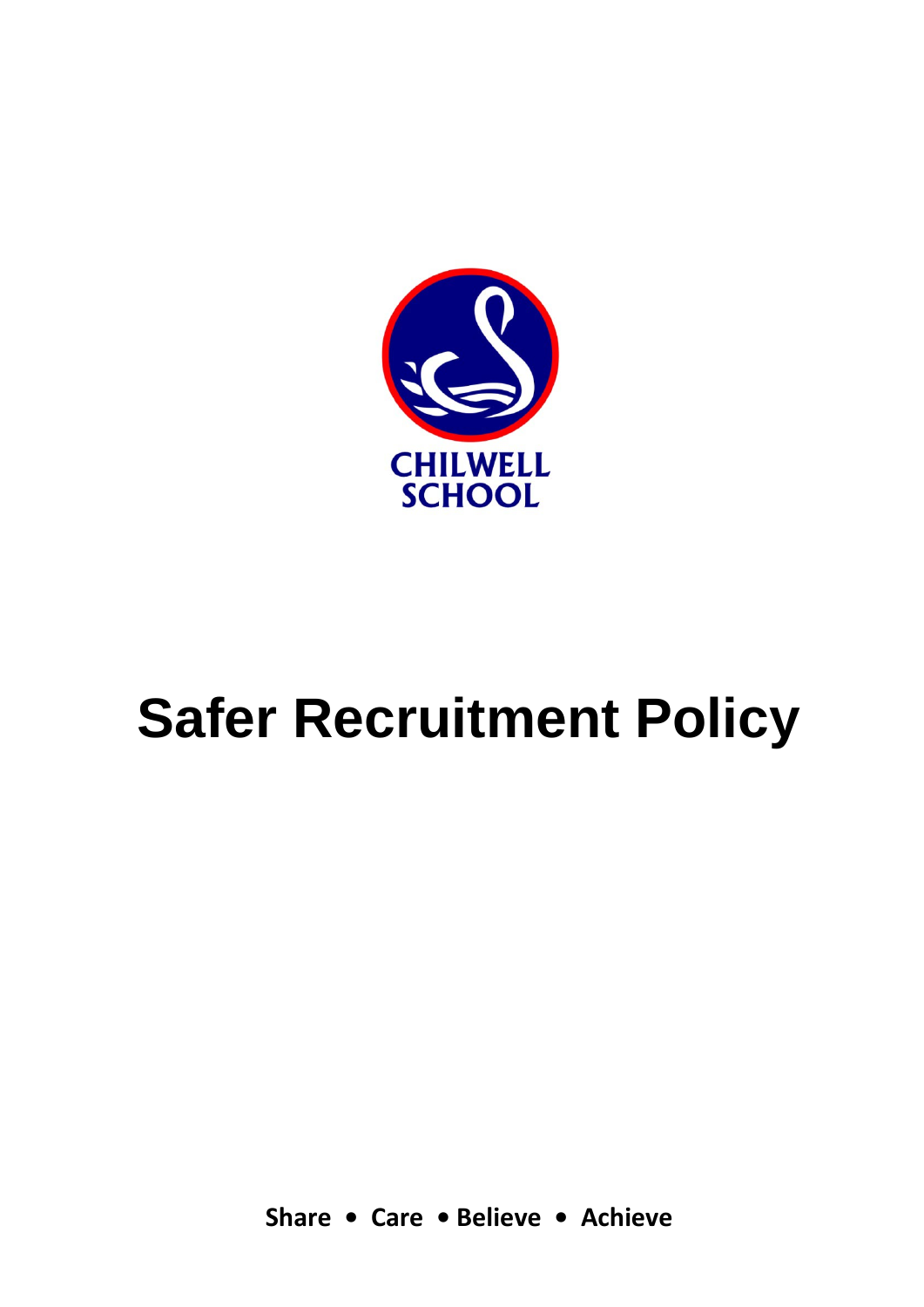## **1 INTRODUCTION**

The purpose of this policy is to set out the minimum requirements of a recruitment process that aims to:

- attract the best possible applicants to vacancies;
- deter prospective applicants who are unsuitable for work with children or young people;
- identify and reject applicants who are unsuitable for work with children and young people.

## **2 STATUTORY REQUIREMENTS**

There are some statutory requirements for the appointment of some staff in schools – notably headteachers and deputy headteachers. These requirements change from time-to-time and must be met.

## **3 IDENTIFICATION OF RECRUITERS**

. Subject to the availability of training, the school will move towards a position in which at least one recruiter has successfully received accredited training in safe recruitment procedures.

## **4 INVITING APPLICATIONS**

4.1 Advertisements for posts – whether in newspapers, journals or on-line – will include the statement:

"The school is committed to safeguarding children and young people. All postholders are subject to a satisfactory enhanced Criminal Records Bureau disclosure."

- 4.2 Prospective applicants will be supplied, as a minimum, with the following:
	- job description and person specification;
	- the school's child protection policy;
	- the school's recruitment policy (this document);
	- the selection procedure for the post;
	- an application form.
- 4.3 All prospective applicants must complete, in full, an application form.

## **5 SHORT-LISTING AND REFERENCES**

- 5.1 Short-listing of candidates will be against the person specification for the post
- 5.2 Where possible, references will be taken up before the selection stage, so that any discrepancies can be probed during the selection stage.
- 5.3 References will be sought directly from the referee. References or testimonials provided by the candidate will never be accepted.

## **Share • Care • Believe • Achieve**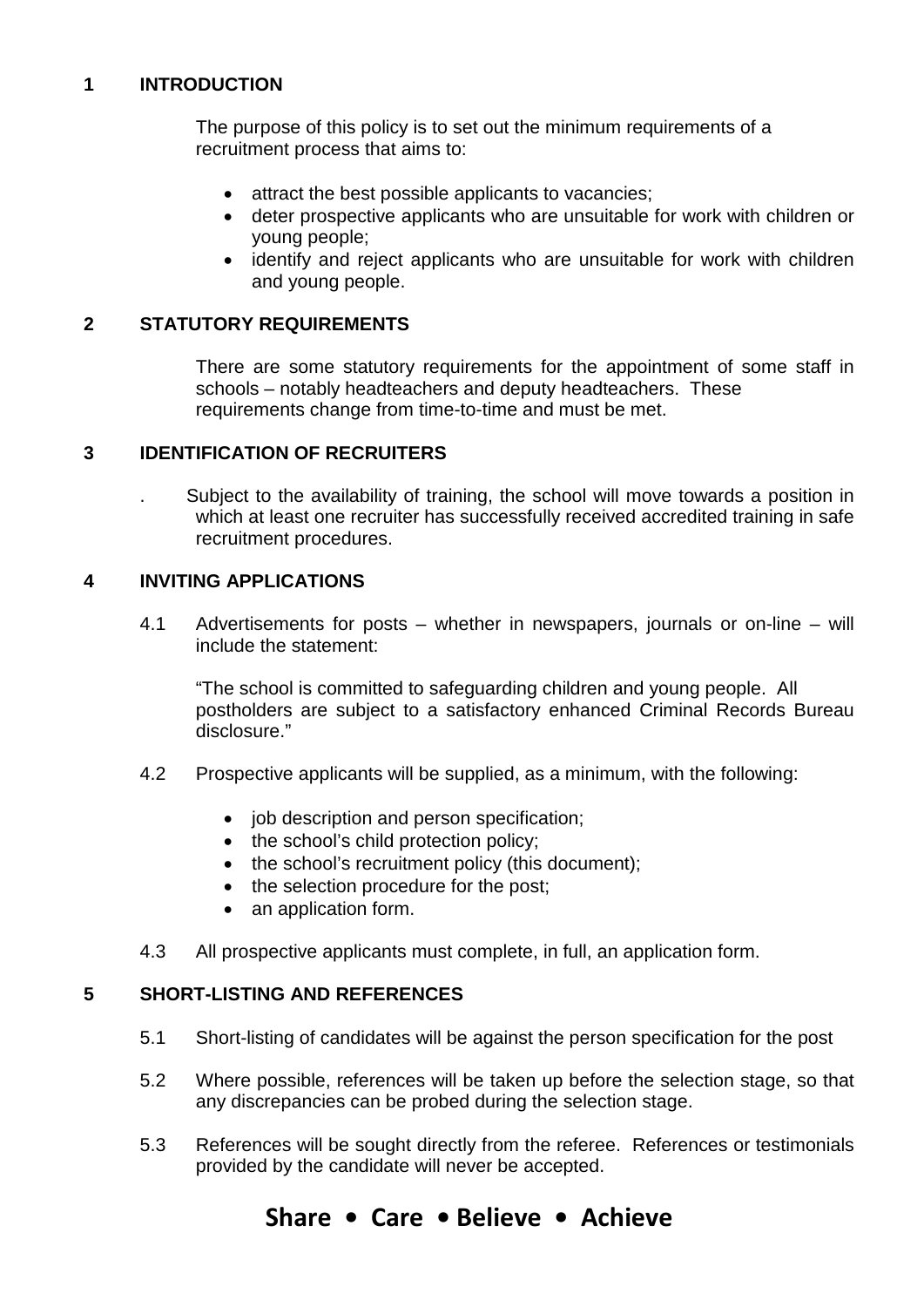- 5.4 Where necessary, referees will be contacted by telephone or e mail in order to clarify any anomalies or discrepancies. A detailed written note will be kept of such exchanges.
- 5.5 Where necessary, previous employers who have not been named as referees will be contacted in order to clarify any anomalies or discrepancies. A detailed written note will be kept of such exchanges.
- 5.6 Referees will always be asked specific questions about:
	- the candidate's suitability for working with children and young people;
	- any disciplinary warnings, including time-expired warnings, that relate to the safeguarding of children;
	- the candidate's suitability for this post.
- 5.7 School employees are entitled to see and receive , if requested, copies of their employment references.

## **6 THE SELECTION PROCESS**

- 6.1 Selection techniques will be determined by the nature and duties of the vacant post, but all vacancies will require an interview of short-listed candidates.
- 6.2 Interviews will always be face-to-face. Telephone interviews may be used at the short-listing stage but will not be a substitute for a face-to-face interview (which may be via visual electronic link).
- 6.3 Candidates will always be required:
	- to explain satisfactorily any gaps in employment;
	- to explain satisfactorily any anomalies or discrepancies in the information available to recruiters;
	- to declare any information that is likely to appear on a CRB disclosure;
	- to demonstrate their capacity to safeguard and protect the welfare of children and young people.

## **7 EMPLOYMENT CHECKS**

- 7.1 All successful applicants are required:
	- to provide proof of identity
	- to complete a CRB disclosure application and receive satisfactory clearance
	- to provide actual certificates of qualifications
	- to complete a confidential health questionnaire
	- to provide proof of eligibility to live and work in the UK

## **8 INDUCTION**

8.1 All staff who are new to the school will receive induction training that will include the school's safeguarding policies and guidance on safe working practices.

## **Share • Care • Believe • Achieve**